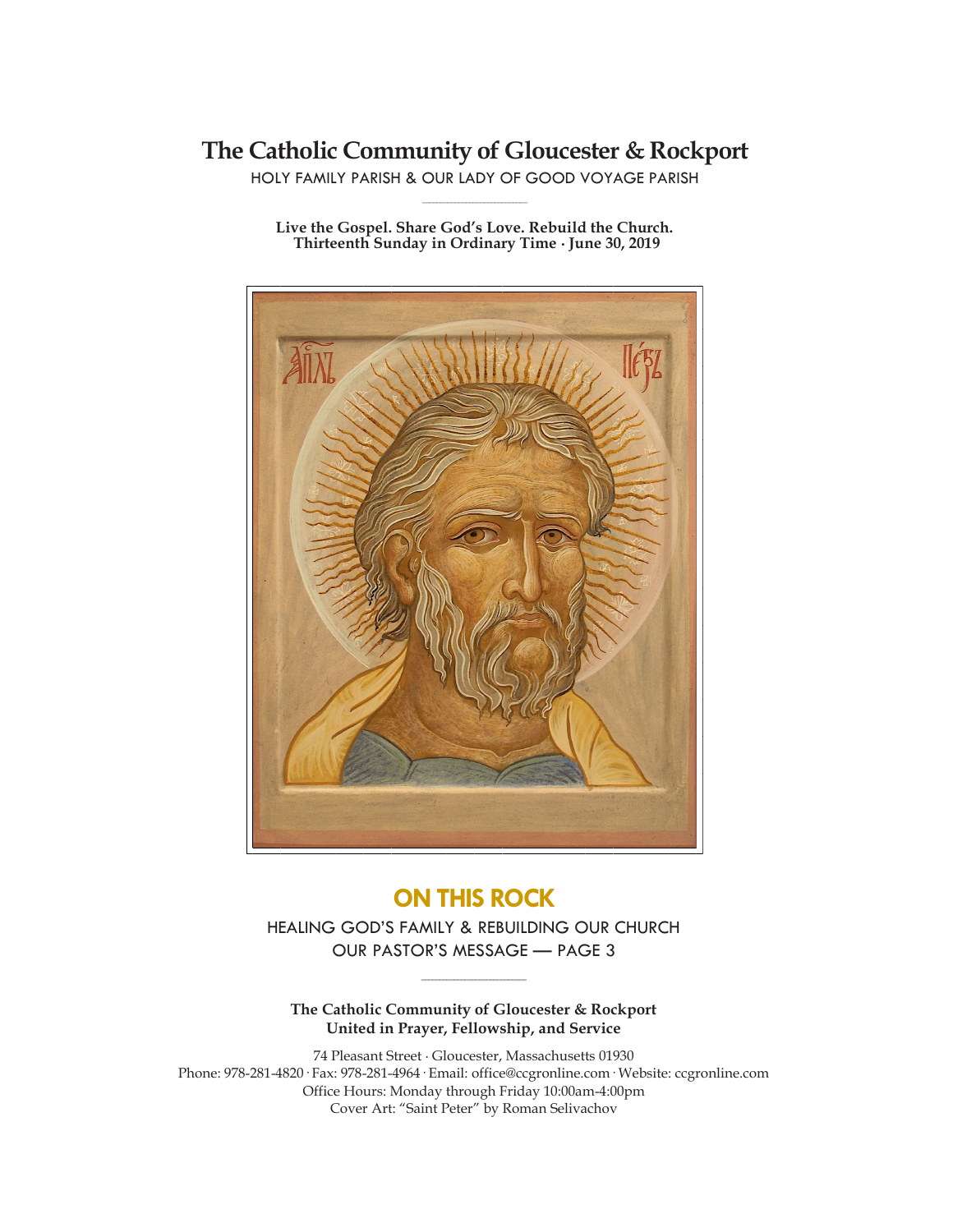#### **VIVA SAN PIETRO! \_\_\_\_\_\_\_\_\_\_\_\_\_\_\_\_\_\_\_\_\_**

# **Praying with Saint Peter**

#### A LITANY TO SAINT PETER THE APOSTLE

Saint Peter, Prince of Apostles, Saint Peter, to whom were given the keys to the Kingdom of Heaven, Saint Peter, so ardent for the glory of Christ, Saint Peter, whose heart was pierced with one look from Jesus, Saint Peter, who grieved for his denial of the Son of God, Saint Peter, whose cheeks were furrowed by a stream of tears that flowed until the end of your life, Saint Peter, who cried out: "Lord, you know that I love you!", Saint Peter, bound in chains for Christ, Saint Peter, delivered from prison by an angel, Saint Peter, who rejoiced to suffer with Jesus, Saint Peter, whose mere shadow cured the sick, Saint Peter, whose voice even the dead obey, Saint Peter, so that we may love one another, so that we may taste and see the sweetness of the Lord, so that we may be zealous in loyalty to your successor, Pope Francis, the Vicar of Christ, so that we may help, at least through prayer, the unity of your scattered sheep, so that we may be prudent and watchful in prayer, so that we may die the death of the just, Saint Peter the Rock, pray for us!

Lord Jesus Christ, who upon Peter, your blessed apostle, you bestowed the pontifical power of binding and loosing, and to whom you gave the keys of Heaven, grant that his powerful intercession may ensure our deliverance from the bondage of sin. Through you who lives and reigns with our Father in Heaven and the Holy Spirit, forever and always one God, a world without end. Amen!

Saint Peter, Patron of the Church, pray for us! Saint Peter, Patron of Fishermen, pray for us! Saint Peter, Patron of Bakers, Builders, and Shoemakers, pray for us! Saint Peter, Patron of Long-Life and Good Health, pray for us!

> Saint Peter, Patron of the Papacy, pray for our beloved Holy Father, Pope Francis! May God bless him with courage and perseverance!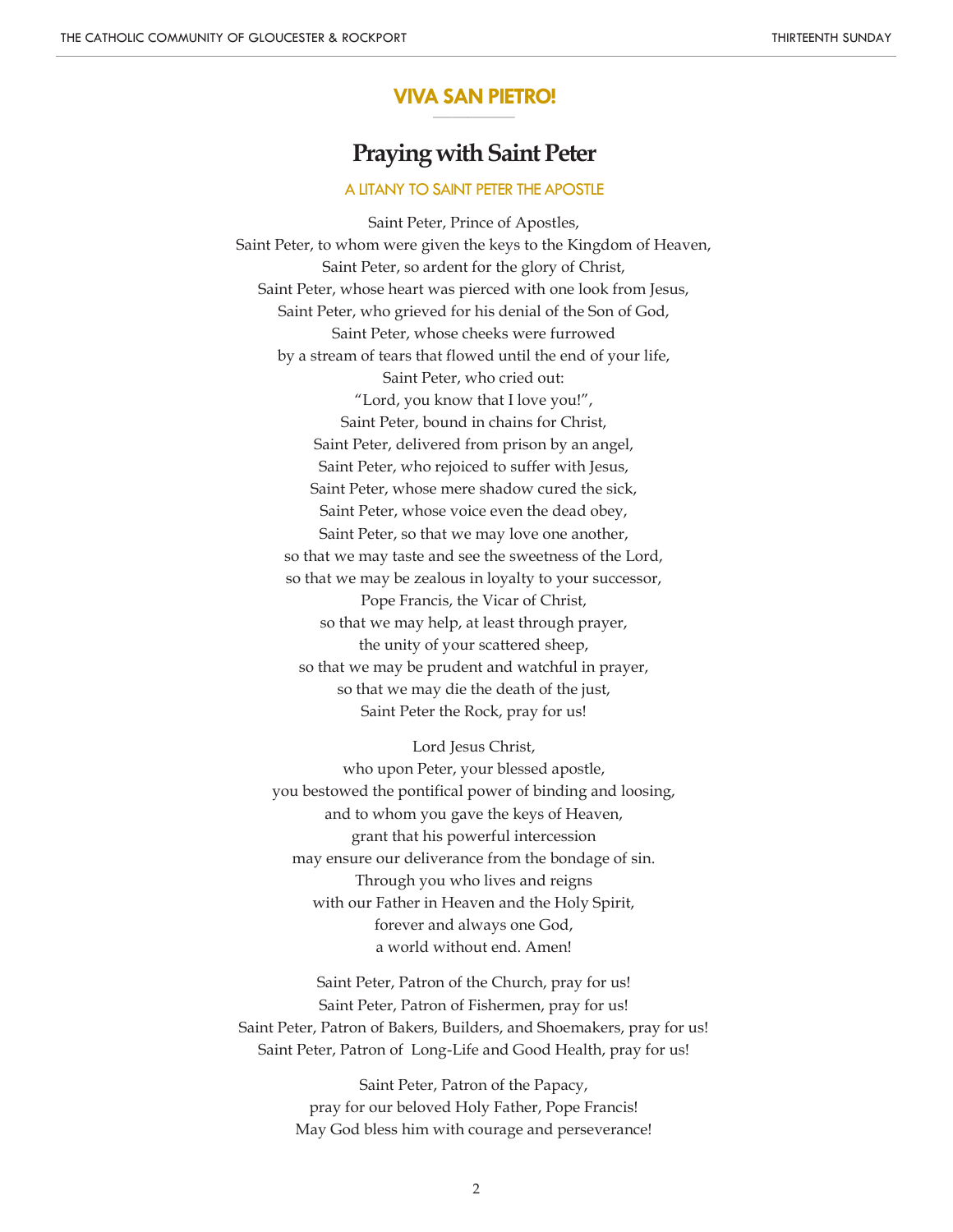#### **OUR PASTOR'S MESSAGE \_\_\_\_\_\_\_\_\_\_\_\_\_\_\_\_\_\_\_\_\_**

## **On This Rock**

#### BY FATHER JIM

In the Gospel of Matthew, Jesus says: "I tell you, you are Peter, and on this rock I will build my church, and the gates of Hades will not prevail against it (Matthew 16:28)." In this passage, Christ identifies Peter as the leader of his disciples and the head of the church  $-$  a church that will stand the test of time and ultimately prevail over the powers of darkness.

This weekend, we commemorate and pay tribute to Saint Peter as a revered patron of the Catholic Community of Gloucester & Rockport. We celebrate with amusements and games, food and drink, much laughter and good sportsmanship, and good old fashioned community pride and spirit. This is as it should be. We should celebrate our heritage and our history. Throughout this weekend of high spirits, however, let us be mindful of the singularly important and unique role that Saint Peter plays in the life of the Roman Catholic Church. Let us remember that Saint Peter loved Jesus, left his life's work as a fisherman to follow him, and ultimately sacrificed his life for Christ and the Church.

If you are ever blessed to make a pilgrimage to Rome and Vatican City, Saint Peter's Basilica is among the top attractions. Beneath the gold and glitter of the basilica is the tomb of a simple fisherman. Like us, Peter was a human being. He was capable of great devotion and love. But he was also capable of great anger, fear, and even betrayal. Unlike most of us, Peter was also a saint who overcame his sins, led the church through its earliest days, and was martyred for the faith. Saint Peter is truly the rock and foundation of the church, which was built upon the life, death, and resurrection of Jesus Christ. And Saint Peter's prayers continue to lead, guide, and defend Christian believers all around the world.

When pilgrims visit the subterranean tomb of Saint Peter, they are not impressed by pomp and circumstance. They are instead struck by the silence; by the quiet stillness of a soul at rest in heaven's eternal peace. Amidst the sometimes noisy celebrations of the fiesta, let us be mindful of Saint Peter as our venerable patron and as the foundation of our shared apostolic faith. Let us ask him to pray for us, for our parishes, and for all of those friends, neighbors, and visitors that we will meet this weekend. And let us ask him to help us live the Gospel, share God's love, and rebuild our wounded Church.

Tradition holds that Saint Peter was the first of the apostles to perform miracles after the descent of the Holy Spirit at Pentecost. This weekend, let us pray that through his prayers, he will perform a new miracle that will help us to heal wounds, bind what is broken, and bring home those who are lost. Saint Peter the Apostle, pray for us! Viva San Pietro! Viva!

#### **SIXTH ANNUAL SUMMER RETREAT**

**Sharing the Wisdom of Time with Pope Francis** Monday, August 26th through Friday, August 30th Each Evening Begins at 7:00pm Saint Anthony Chapel Please join us! All are invited! All are welcome! Learn more: ccgronline.com/formation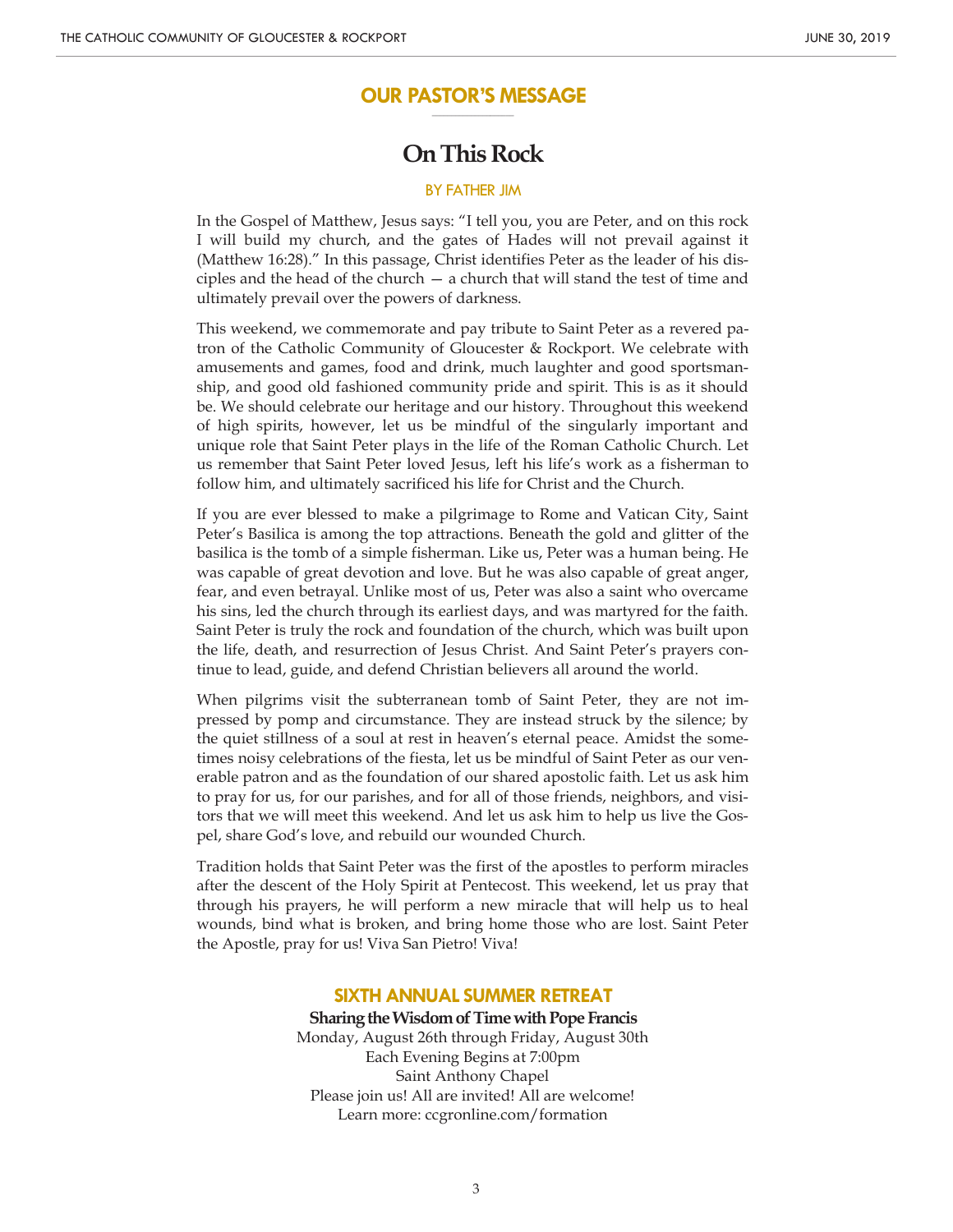#### **LIVING THE GOSPEL \_\_\_\_\_\_\_\_\_\_\_\_\_\_\_\_\_\_\_\_**



WELCOME NEW DISCIPLES! **THE SACRAMENT OF BAPTISM** OUR SCHEDULE FOR JULY 2019

The Sacrament of Baptism is the first of three Sacraments of Initiation in the Roman Catholic Church. The two other Sacraments of Initiation are Eucharist and Confirmation. According to the Catechism of the Catholic Church: "Holy Baptism is the basis of the whole Christian life, the gateway to life in the Spirit, and the door which gives access to the other sacraments. Through Baptism, we are freed from sin and reborn as children of God; we become members of Christ, are incorporated into the Church, and made sharers in her mission (CCC 1213)."

During the month of July, the Catholic Community of Gloucester & Rockport will celebrate the Sacrament of Baptism according to the following schedule:

> Sacrament of Baptism Sunday, July 14th at 1:00pm Saint Ann Church

Sacrament of Baptism Sunday, July 21st at 1:00pm Our Lady of Good Voyage Church

Sacrament of Baptism Sunday, July 28th at 10:00am Mass Saint Joachim Church

During the past month, the following young disciples were baptized with holy water in the name of the Father, the Son, and the Holy Spirit here in the Catholic Community of Gloucester & Rockport:

> Madelyn Burke· Emmy Doherty Mark Engleman· Stella Gulino Brody Heffernan· Avery Johnston Colton Juden· Theo Latraverse Gage LeBlanc· Adrian Maniaci Drew Muise· Angelina Ragusa Isabella Scatterday· Ophelia Sultera Caleb Tibert

If you would like to schedule your child's baptism in the Catholic Community of Gloucester & Rockport, please contact Sheila McCarthy at smccarthy@ccgronline.com or 978-281-4820. May God bless our newly baptized young disciples and their parents, grandparents, godparents, and siblings! Congratulations to all!

#### **PRAYER, FELLOWSHIP, AND SERVICE \_\_\_\_\_\_\_\_\_\_\_\_\_\_\_\_\_\_\_\_**

### **THE LEGION OF MARY Wednesday Afternoons at 4:00pm**

Each week, members of the Legion of Mary from both Holy Family Parish and Our Lady of Good Voyage Parish reach out to our sick, aged, disabled, and homebound fellow parishioners. They visit these friends and neighbors in their homes and apartments, hospitals, and nursing homes. They pray together, offer companionship and conversation, and share God's love and mercy with those who are so often lonely and forgotten.

Every Wednesday at 4:00pm, the Legion of Mary meets in our parish office (located at 74 Pleasant Street in Gloucester) to pray the Rosary, share their faith experiences, and participate in a period of formation under the guidance of their spiritual directors. For more information about the Legion of Mary and its good work in our parish communities, please contact Sue Demetri at 978-281-4820 or sdemetri2000@yahoo.com. Please join us! All are invited! New members are always welcome!

#### **SAINT VINCENT DE PAUL SOCIETY Help Us Help Others!**

The Saint Vincent de Paul Society is an international organization dedicated to responding to any request from any person or family in need. Here on Cape Ann, we work from Holy Family Parish and Our Lady of Good Voyage Parish to serve the poor and needy. Our Clothes Closet is open on Saturdays from 10:00am until 1:00pm. And our Food Pantry is stocked with non-perishable foods. Donation baskets are located at the entrances of our churches. The Food Pantry needs these items:

> Assorted Canned Soups Beef Stew· Chef Boyardee Canned Tuna· Chicken & Tuna Helper Chips, Cookies, Crackers, and Snacks Instant Mashed Potatoes Pancake Mix & Syrup Pasta & Sauce· Ramen Noodles· Rice-a-Roni Peanut Butter & Jelly

Donation envelopes are located at the entrances of our churches. Donations can be placed in the offertory basket or mailed to us. Checks should be made payable to the Saint Vincent de Paul Society. Meetings are held on the second Wednesday of each month at 4:00pm in Our Lady's Hall. The Saint Vincent de Paul Society warmly welcomes new members and volunteers! For more information, please contact Harry Miller at 978-281-2701 or Barbara Frontiero at Barbara.Frontiero@gortons.com. If you or your family needs our assistance, please contact us at 978-281-8672. Thank you for your generous support!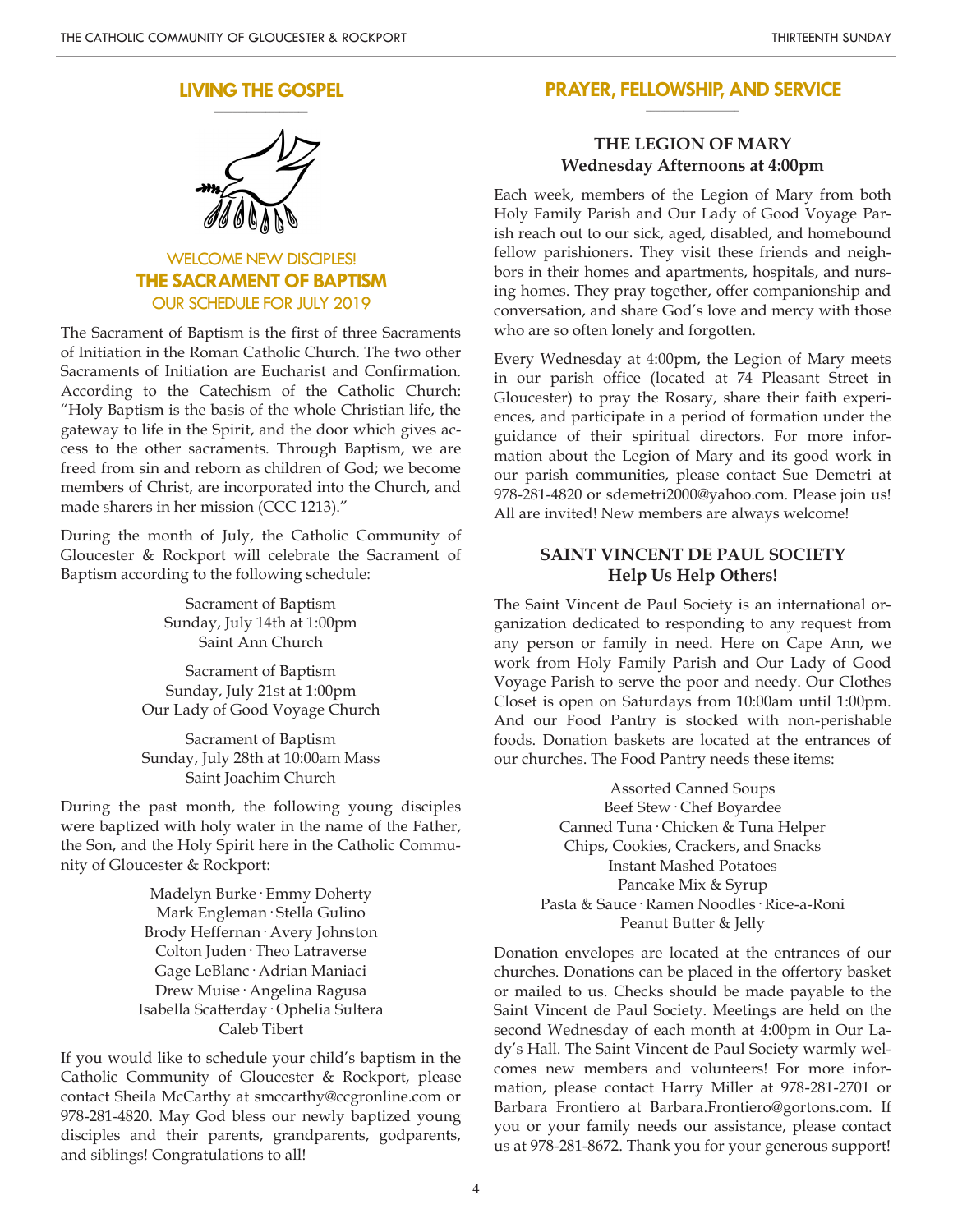#### **PRAYER, FELLOWSHIP, AND SERVICE \_\_\_\_\_\_\_\_\_\_\_\_\_\_\_\_\_\_\_\_**

### **SAINT PETER'S FIESTA MASS Sunday, June 30th at 10:00am**

The 92nd Annual Saint Peter's Fiesta runs from Wednesday, June 26th through Sunday, June 30th. On that Sunday, the Catholic Community of Gloucester & Rockport will celebrate Masses according to this schedule:

> Our Lady of Good Voyage Church at 7:00am Saint Ann Church at 8:15am Saint Joachim Church at 10:00am Saint Peter Park Outdoor Mass at 10:00am Our Lady of Good Voyage Church at 11:45am

This year, we welcome the Most Reverend Mark O'Connell, Auxiliary Bishop of Boston, as our special guest celebrant and homilist. For more information about Saint Peter's Fiesta, please visit the website: stpetersfiesta.org. Please join us! All are invited! All are welcome!

### **CALL FOR YOUTH ALTAR SERVERS Help Father Jim Serve God's Family!**

Father Jim is full of energy and excitement, but as the only full-time priest in the Catholic Community of Gloucester & Rockport, he needs our help! This summer, he is hoping to recruit a few new members to our volunteer corps of youth altar servers to help him at Mass! All young disciples, boys and girls, ages 8 through 17, are invited to participate on a weekly or monthly basis. Being an altar server is a great way to make new friends and learn about the teachings and traditions of the Catholic Church! Training is available! If your son or daughter is interested in helping out, please contact Father Jim at 978- 281-4820 or frjim@ccgronline.com. Please join us! Spread the word! All are invited! All are welcome!

### **YOUTH CHOIR & MUSIC MINISTRY Tuesday Afternoons at 5:00pm**

The Catholic Community of Gloucester & Rockport's Youth Choir & Music Ministry meets for fellowship and rehearsal on Tuesday afternoons at 5:00pm in Saint Ann Church. Under the direction of Patty Natti, our youth choir performs at one Mass every weekend. We welcome new members, both boys and girls, ranging in age from kindergarten through high school. Young musicians are also most welcome to join us. Being part of our youth music ministry is a great way to make new friends. It is also a great way to participate more fully in the life of our parishes and to learn more about the sacred music of the Catholic Church. If your son or daughter would like to join us, please contact Patty at pnatti@comcast.net or leave a message at 978-281-4820. Please join us! Spread the word! All are invited! All are welcome!

## **SHARING GOD'S LOVE**



## WELCOME HOME FOR SUMMER! **OUR PRAYER & WORSHIP SCHEDULE** PLEASE JOIN US! ALL ARE WELCOME!

Here in the Catholic Community of Gloucester & Rockport (at both Holy Family Parish and Our Lady of Good Voyage Parish), the celebration of the Holy Mass is the source and summit of our community's joy and the center of our life of prayer, fellowship, and service. Regardless of where you worship, the Holy Eucharist brings God's consolation, love, and mercy into our midst; it brings the Real Presence of Jesus Christ into our lives!

In accordance with a sincere examination of conscience and the teachings of the Roman Catholic Church, all are welcome to join us for Mass and to participate in Holy Communion. No matter who you are, no matter where you're from, and no matter what you've done in life, there's a place for you at God's table. Each week, we celebrate Masses according to the following schedule:

> **Saturday Vigil Masses** Saint Ann Church at 4:00pm Our Lady of Good Voyage Church at 6:00pm

#### **Sunday Masses**

Our Lady of Good Voyage Church at 7:00am Saint Ann Church at 8:15am Saint Joachim Church at 10:00am Our Lady of Good Voyage Church at 11:45am Saint Ann Church at 5:00pm

**Weekday Masses** Monday, Wednesday, Friday & Saturday at 8:00am Our Lady of Good Voyage Church

> Tuesday and Thursday at 8:00am Saint Joachim Church

All are reminded that our 5:00pm Mass on Sunday afternoons is bilingual: English and Portuguese. This weekend and every weekend, we celebrate seven different Masses in two different towns in three different churches! Pick one! Bring a friend! Bring your family! Spread the word! All are invited! All are welcome! For more information, please see Father Jim or contact him at 978-281-4820 or frjim@ccgronline.com. Welcome home for summer!

### **MORE NEWS & INFORMATION ONLINE! Join us: ccgronline.com!**